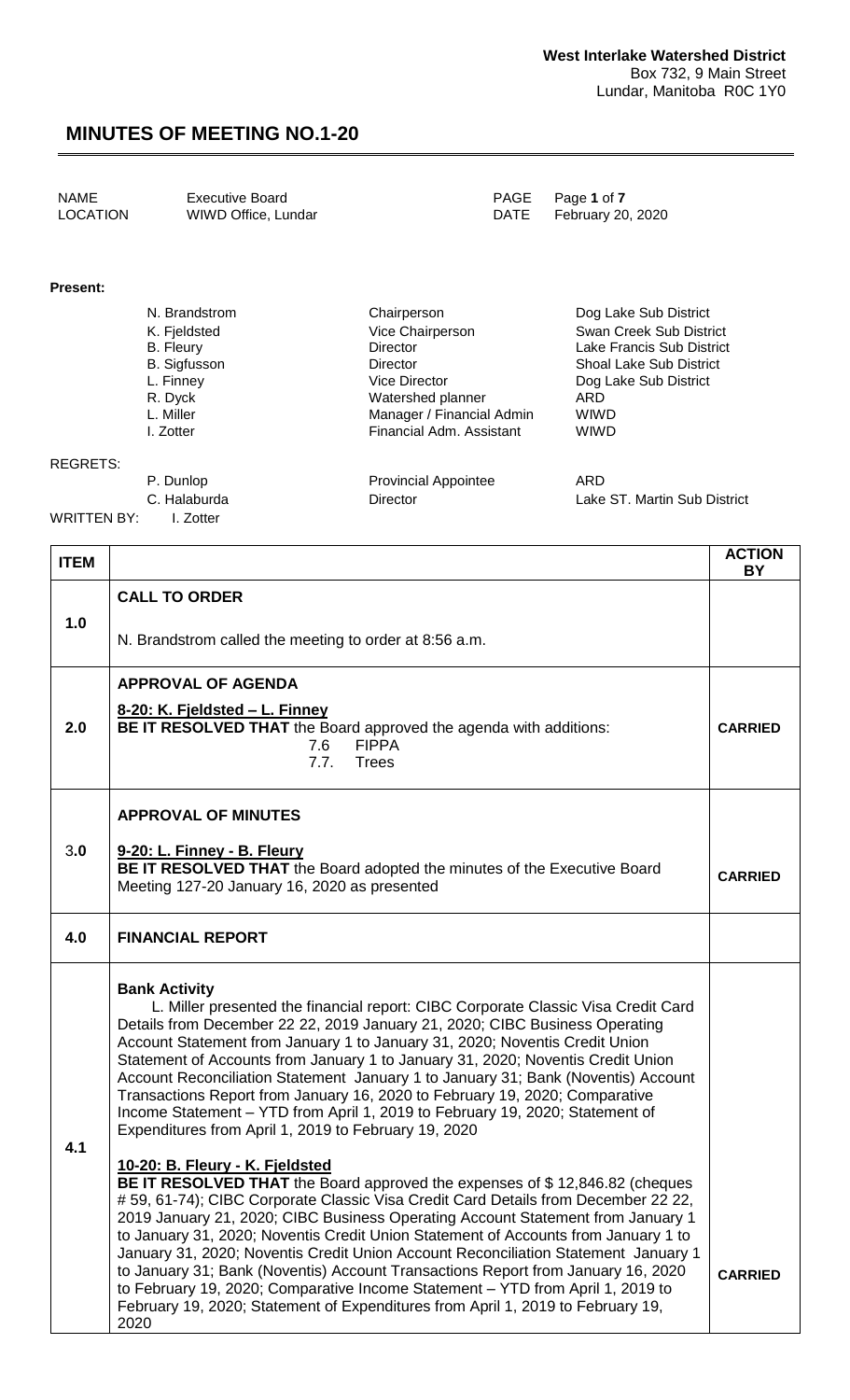| <b>NAME</b><br><b>LOCATION</b> | <b>Executive Board</b><br>WIWD Office, Lundar | PAGE | Page 2 of 7<br>DATE February 20, 2020 |  |
|--------------------------------|-----------------------------------------------|------|---------------------------------------|--|
|                                |                                               |      |                                       |  |

| 5.0 | <b>SUB DISTRICT RECOMMENDATIONS</b><br>N/A                                                                                                                                                                                                                                                                                                                                                                                                                                                                                                                                                                                                                                              |                                  |
|-----|-----------------------------------------------------------------------------------------------------------------------------------------------------------------------------------------------------------------------------------------------------------------------------------------------------------------------------------------------------------------------------------------------------------------------------------------------------------------------------------------------------------------------------------------------------------------------------------------------------------------------------------------------------------------------------------------|----------------------------------|
| 6.0 | <b>OLD BUSINESS</b>                                                                                                                                                                                                                                                                                                                                                                                                                                                                                                                                                                                                                                                                     |                                  |
| 6.1 | Integrated Watershed Management plan (IWMP)<br>The Board recommended to place a $\frac{1}{2}$ page Ad for upcoming public meetings in<br>newspapers, such as Express, Tribune and Spectator. Price list was presented to the<br>Board. The Ad to be placed two weeks prior to the meetings.<br>11-20: B. Sigfusson - L. Finney<br>BE IT RESOLVED THAT the Board approved to place an Ad in three newspapers.<br>The Board discussed upcoming auction for the Ad in Bull Sale Calendar. March or April<br>would be the most preferable months.<br>12-20: B. Sigfusson - L. Finney<br>BE IT RESOLVED THAT the Board approved to place an Ad in Bull Sale Calendar for<br>up to \$1,000.00 | <b>CARRIED</b><br><b>CARRIED</b> |
| 6.2 | <b>Winter Watering System Applications</b><br>Two projects are in the progress, scheduled to be completed before March 31, 2020.<br>Two new applications submitted. Sites are not inspected yet.<br>13-20: B. Sigfusson - K. Fjeldsted<br>BE IT RESOLVED THAT the Board approved E. Sigurdson Application for the Winter<br>Off Site Watering System, pending on the inspection.<br>Review of the second application is tabled, as the applicant did not identify the location<br>of the site.                                                                                                                                                                                          | <b>CARRIED</b>                   |
| 6.3 | <b>Hatchery Drain</b><br>Provincial Waterway Authorization has been received. The installation of Spawning<br>Shoals will begin as soon as possible.<br>14-20: B. Fleury - B. Sigfusson<br>BE IT RESOLVED THAT the Board approved to cover unexpected additional cost<br>related to installation of spawning shoals at Swan Creek Drain.                                                                                                                                                                                                                                                                                                                                                | <b>CARRIED</b>                   |
| 6.4 | <b>Policy</b><br><b>Tabled</b>                                                                                                                                                                                                                                                                                                                                                                                                                                                                                                                                                                                                                                                          |                                  |
| 6.5 | <b>Bank</b><br>CIBC Bank account not closed. Transition to the Noventis Credit Union branch in Lundar<br>is almost completed, name has not been change at this time.<br>Board was presented with the information pertaining to credit cards, offered by the<br>Noventis.                                                                                                                                                                                                                                                                                                                                                                                                                |                                  |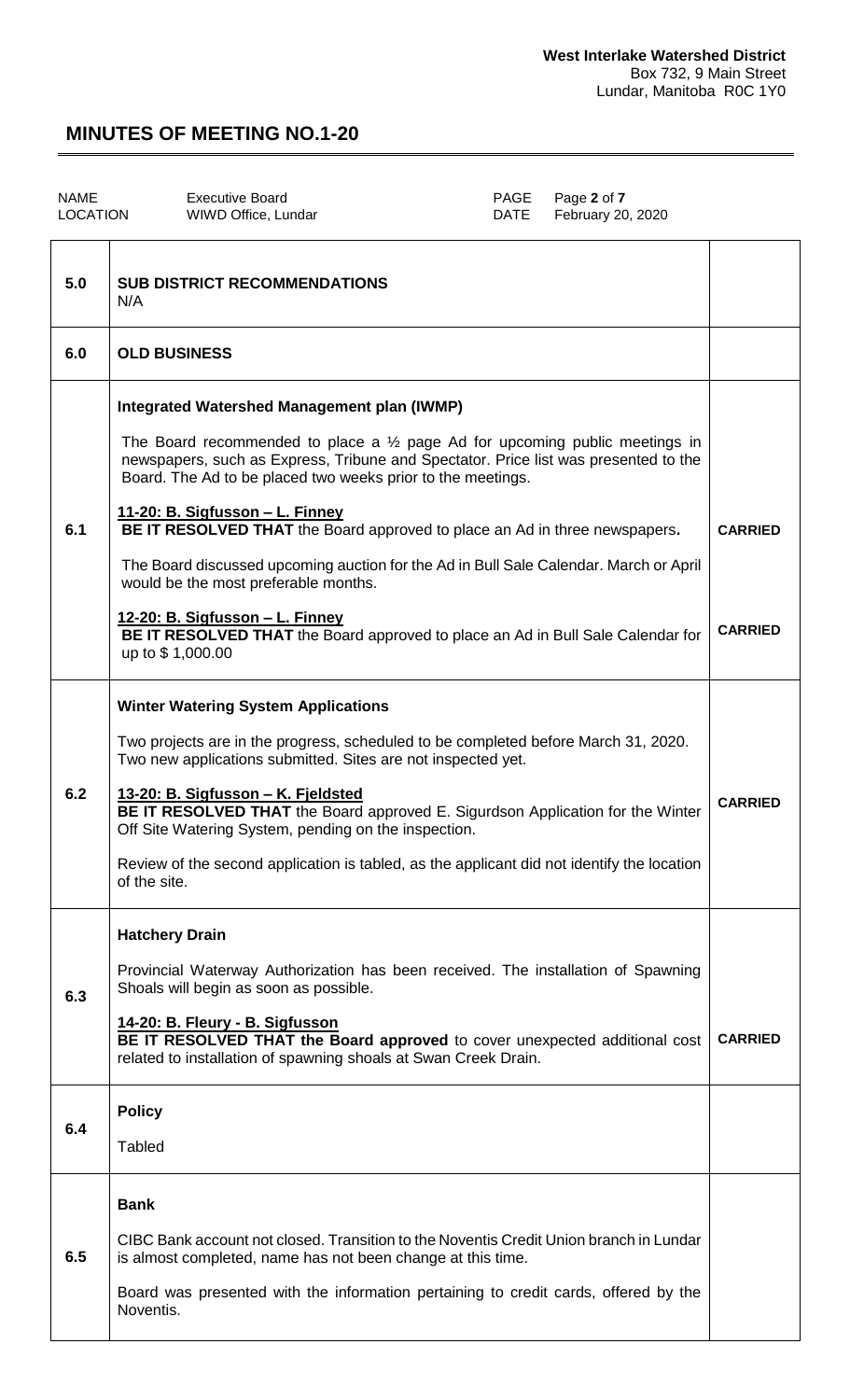| <b>NAME</b><br><b>LOCATION</b> | <b>Executive Board</b><br>WIWD Office, Lundar                                                                                                                                                                                                                                                                                                                                                                                                                                                                                                                                                                                                                                                                                                                                                                 | PAGE<br><b>DATE</b> | Page 3 of 7<br>February 20, 2020 |                |
|--------------------------------|---------------------------------------------------------------------------------------------------------------------------------------------------------------------------------------------------------------------------------------------------------------------------------------------------------------------------------------------------------------------------------------------------------------------------------------------------------------------------------------------------------------------------------------------------------------------------------------------------------------------------------------------------------------------------------------------------------------------------------------------------------------------------------------------------------------|---------------------|----------------------------------|----------------|
|                                | <u>15-20: K. Fjeldsted – L. Finney</u><br>BE IT RESOLVED THAT the Board approved to apply for Visa Cash Back Credit Card<br>through Noventis, and to request a credit limit of \$10,000.00                                                                                                                                                                                                                                                                                                                                                                                                                                                                                                                                                                                                                    |                     |                                  | <b>CARRIED</b> |
|                                | <b>Conservation Trust Fund / Trees</b>                                                                                                                                                                                                                                                                                                                                                                                                                                                                                                                                                                                                                                                                                                                                                                        |                     |                                  |                |
| 6.6                            | The WIWCD received 562 applications for the Tree Order. Approximate number of<br>ordered trees is 10531 and 240 packages of wild flowers. Invoice has not been finalized<br>yet.                                                                                                                                                                                                                                                                                                                                                                                                                                                                                                                                                                                                                              |                     |                                  |                |
|                                | <b>Cover Crops / Conservation Trust</b>                                                                                                                                                                                                                                                                                                                                                                                                                                                                                                                                                                                                                                                                                                                                                                       |                     |                                  |                |
| 6.7                            | The proposal for the Soil Health category for the Project: "Working with landowners to<br>improve soil health in Lake Manitoba Watershed" submitted to the Conservation Trust<br>(requested amount - \$ 100,000.00)                                                                                                                                                                                                                                                                                                                                                                                                                                                                                                                                                                                           |                     |                                  |                |
|                                | The Letter of Intent (LOI) for the Watershed Category and GROW program for the<br>project "Working together to improve watershed health in the West Interlake<br>Watershed" submitted on February 14, 2020 (requested amount - \$ 250,000.00)                                                                                                                                                                                                                                                                                                                                                                                                                                                                                                                                                                 |                     |                                  |                |
|                                | <b>Advertisement / Truck</b>                                                                                                                                                                                                                                                                                                                                                                                                                                                                                                                                                                                                                                                                                                                                                                                  |                     |                                  |                |
| 6.8                            | The installation of new Logo on the truck is on hold, until warmer temperatures.<br>The Board presented with an estimate to update mapping website. The Board reviewed<br>the quote.<br>16-20: B. Sigfusson - L. Finney<br>BE IT RESOLVED THAT the Board approved to accept S. Cruise quote to update<br>mapping website.                                                                                                                                                                                                                                                                                                                                                                                                                                                                                     |                     |                                  | <b>CARRIED</b> |
| 6.9                            | Northwest Interlake Integrated Watershed Management Plan (IWMP)<br><b>Tabled</b>                                                                                                                                                                                                                                                                                                                                                                                                                                                                                                                                                                                                                                                                                                                              |                     |                                  |                |
|                                | <b>Siglunes Project - Delegation</b>                                                                                                                                                                                                                                                                                                                                                                                                                                                                                                                                                                                                                                                                                                                                                                          |                     |                                  |                |
| 6.10                           | The WIWD invited landowners affected around the Siglunes Creek and Ducks<br>Unlimited (Du) representatives to discuss current Ducks Unlimited (DU) Project on<br>Siglunes Creek. Landowners and DU would like the WIWD take over the<br>administration of the current Dike on Siglunes Creek. DU representative provided the<br>Board with the information pertaining history of the project, cost analysis of<br>maintenance over past 30 years, anticipated cost to upgrade the project, and<br>necessary steps for the WIWD to gain control over the Dike in the future. Affected<br>landowners expressed the intention to work with the WIWD, to keep and to maintain<br>the Dike.<br>The Board will review all presented information and will discuss this subject further at<br>next Executive Meeting. |                     |                                  |                |
|                                | Name change                                                                                                                                                                                                                                                                                                                                                                                                                                                                                                                                                                                                                                                                                                                                                                                                   |                     |                                  |                |
| 6.11                           | The Board reviewed the quote to update WIWCD website due to name change. Only<br>WIWD.ca domain can be secured. Staff to find the potential price of purchasing<br>WIWD.com domain.<br>Map with new WIWD boundaries presented to the Board. The Board will review the map                                                                                                                                                                                                                                                                                                                                                                                                                                                                                                                                     |                     |                                  |                |
|                                | and will submit their comments and/or concerns to the office.                                                                                                                                                                                                                                                                                                                                                                                                                                                                                                                                                                                                                                                                                                                                                 |                     |                                  |                |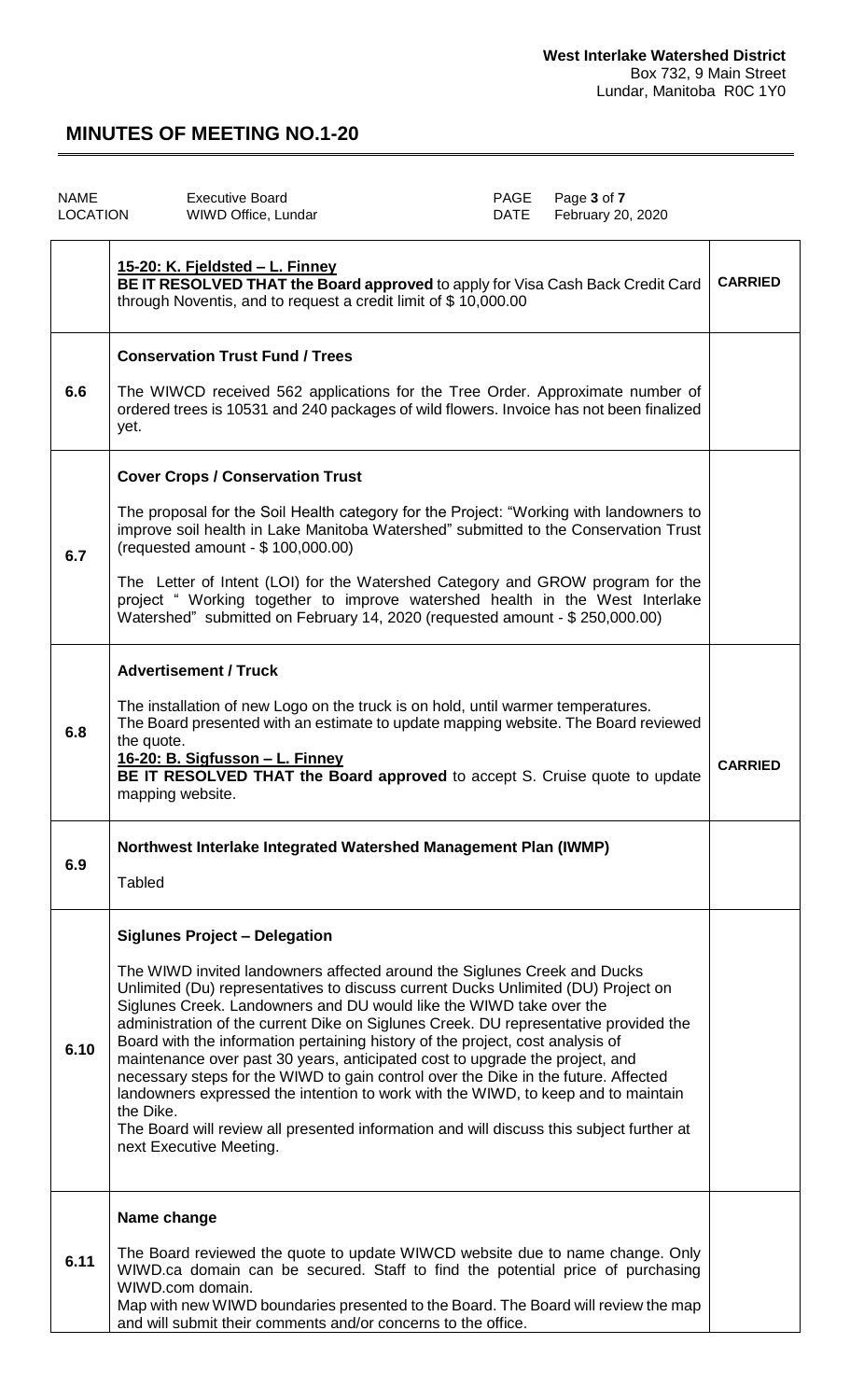| NAME     |  |
|----------|--|
| LOCATION |  |

WIWD Office, Lundar

Executive Board<br>
WIWD Office, Lundar **Executive Board

PAGE

Page 4 of <b>7**DATE

February 20, 2020

| 7.0 | <b>NEW BUSINESS</b>                                                                                                                                                                                                                                                                                                                                                                                                                                                                                                                             |                |
|-----|-------------------------------------------------------------------------------------------------------------------------------------------------------------------------------------------------------------------------------------------------------------------------------------------------------------------------------------------------------------------------------------------------------------------------------------------------------------------------------------------------------------------------------------------------|----------------|
| 7.1 | <b>Grow Committee</b><br>The Board discussed the formation of the GROW Committee.<br>The following names were proposed as members for the committee: N. Brandstrom, B.<br>Sigfusson, B. Fleury, L. Miller, H. Rosing, J. Cruise, M. Johnson, K. Webster, I. Zotter.<br>Staff to contact above individuals, to confirm their acceptance of the proposed position<br>and to provide them with the Provincial GROW Guide.<br>Tentatively the first organizational meeting scheduled on March 2, 2020 at 7:00 p.m. at<br>the WIWD Office in Lundar. |                |
| 7.2 | <b>Riparian Application</b><br>One application for the Riparian Management Program submitted, the proposed site<br>has been inspected and found to be a satisfactory. Proposed Project can be<br>potentially incorporated under GROW Program.<br>17-20: L. Finney - B. Sigfusson<br>BE IT RESOLVED THAT the Board approved application for the Riparian<br>Management Program submitted by Dan Bee Holsteins LTD.                                                                                                                               | <b>CARRIED</b> |
| 7.3 | <b>Appointment to board</b><br>New Watershed Act and Regulations are allowing the Board to appoint up to two (2)<br>Board Members.<br>The Board suggested to approach members of the GROW Committee with an offer to<br>appoint the representatives to the Executive Board of the WIWD.<br>The Board will review this matter at later date.                                                                                                                                                                                                     |                |
| 7.4 | <b>Administrative Assistant Hours</b><br>This matter will be addressed In-Camera discussion                                                                                                                                                                                                                                                                                                                                                                                                                                                     |                |
| 7.5 | <b>Signs GPS</b><br>The WIWD received a request to GPS every sign identifying the boundaries of the<br>District. Board Members and Manager will collect the coordinates.                                                                                                                                                                                                                                                                                                                                                                        |                |
| 7.6 | <b>FIPPA</b><br>The Information and Privacy Policy Secretariat (IPPS) is in the process of updating the<br>Freedom of Information and Protection of Privacy (FIPPA) designation and delegation<br>of authority in light of the recent change from Conservation District to Watershed<br>District. Under FIPPA, each local public body must designate the official who will<br>serve as its head for the purposes of FIPPA.<br>18-20: B. Fleury - K. Fjeldsted                                                                                   | <b>CARRIED</b> |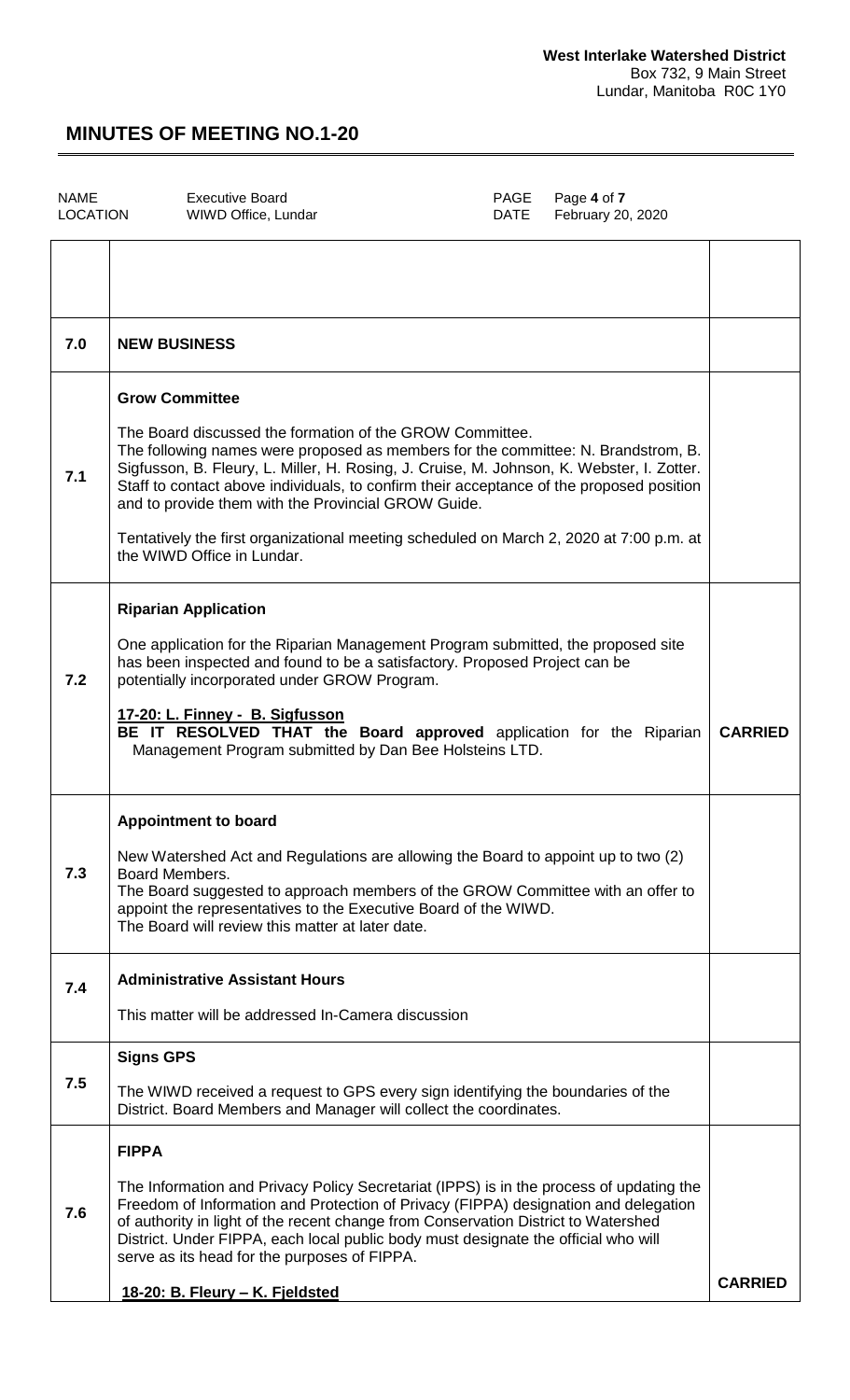| <b>NAME</b><br>LOCATION | Page 5 of 7<br><b>Executive Board</b><br>PAGE<br><b>DATE</b><br>February 20, 2020<br>WIWD Office, Lundar                                                                                                                                                                                                                                                                                                                                                                                                                                                                                                                                                                                                                                                      |                                                                      |
|-------------------------|---------------------------------------------------------------------------------------------------------------------------------------------------------------------------------------------------------------------------------------------------------------------------------------------------------------------------------------------------------------------------------------------------------------------------------------------------------------------------------------------------------------------------------------------------------------------------------------------------------------------------------------------------------------------------------------------------------------------------------------------------------------|----------------------------------------------------------------------|
|                         | BE IT RESOLVED THAT the Board approved to designate L. Miller (Manager/<br>Administrator) as the Head of the West Interlake Watershed District for the purpose of<br>the Freedom of Information and Protection of Privacy Act effective February 20, 2020                                                                                                                                                                                                                                                                                                                                                                                                                                                                                                     |                                                                      |
| 7.7                     | <b>Trees</b><br>The WIWD received an email from S. Feuer, a/Urban Forester from Forestry Branch,<br>informing that the Province of Manitoba may have seedlings available (predominantly<br>white spruce) for distribution to the Watershed Districts this coming May/June and<br>September/October 2020.<br>The seedlings could be distributed to individual landowners,<br>communities/municipalities, organizations/groups, or for educational purposes.<br>The WIWD requested approximately 300 seedlings.                                                                                                                                                                                                                                                 |                                                                      |
| 8.0                     | <b>REPORTS</b>                                                                                                                                                                                                                                                                                                                                                                                                                                                                                                                                                                                                                                                                                                                                                |                                                                      |
| 8.1                     | Chairperson<br>Chairperson verbally updated the Board on his activities.                                                                                                                                                                                                                                                                                                                                                                                                                                                                                                                                                                                                                                                                                      |                                                                      |
| 8.2                     | <b>MCDA Rep Report</b><br>P. Dunlop, MCDA representative, submitted written report on the activities of the<br>MCDA.                                                                                                                                                                                                                                                                                                                                                                                                                                                                                                                                                                                                                                          |                                                                      |
| 8.3                     | <b>Manager Report</b><br>Manager verbally reported to the Board on her duties.                                                                                                                                                                                                                                                                                                                                                                                                                                                                                                                                                                                                                                                                                |                                                                      |
| 8.4                     | <b>Watershed Planner Report</b><br>N/A                                                                                                                                                                                                                                                                                                                                                                                                                                                                                                                                                                                                                                                                                                                        |                                                                      |
| 9.0                     | IN CAMERA DISCUSSION<br>19-20: L. Finney - B. Fleury<br>BE IT RESOLVED THAT the Board approved to go In-camera at 11:40 a.m<br>20-20: B Sigfusson - B. Fleury<br>BE IT RESOLVED THAT the Board approved to move out of camera at 11:50 a.m.<br>21-20: K. Fjeldsted - B Sigfusson<br>BE IT RESOLVED THAT the Board approved to increase weekly hours for the<br>Administrative Assistant position up to 40 hours per week, if needed<br>22-20: B. Fleury - K. Fjeldsted<br>BE IT RESOLVED THAT the Board approved to edit the WIWD Applications with the<br>following conditions:<br>"Copies of invoices are acceptable. Where a copy is not fully legible, the original invoice<br>may need to be provided"<br>"Proof of payment is needed for all invoices". | <b>CARRIED</b><br><b>CARRIED</b><br><b>CARRIED</b><br><b>CARRIED</b> |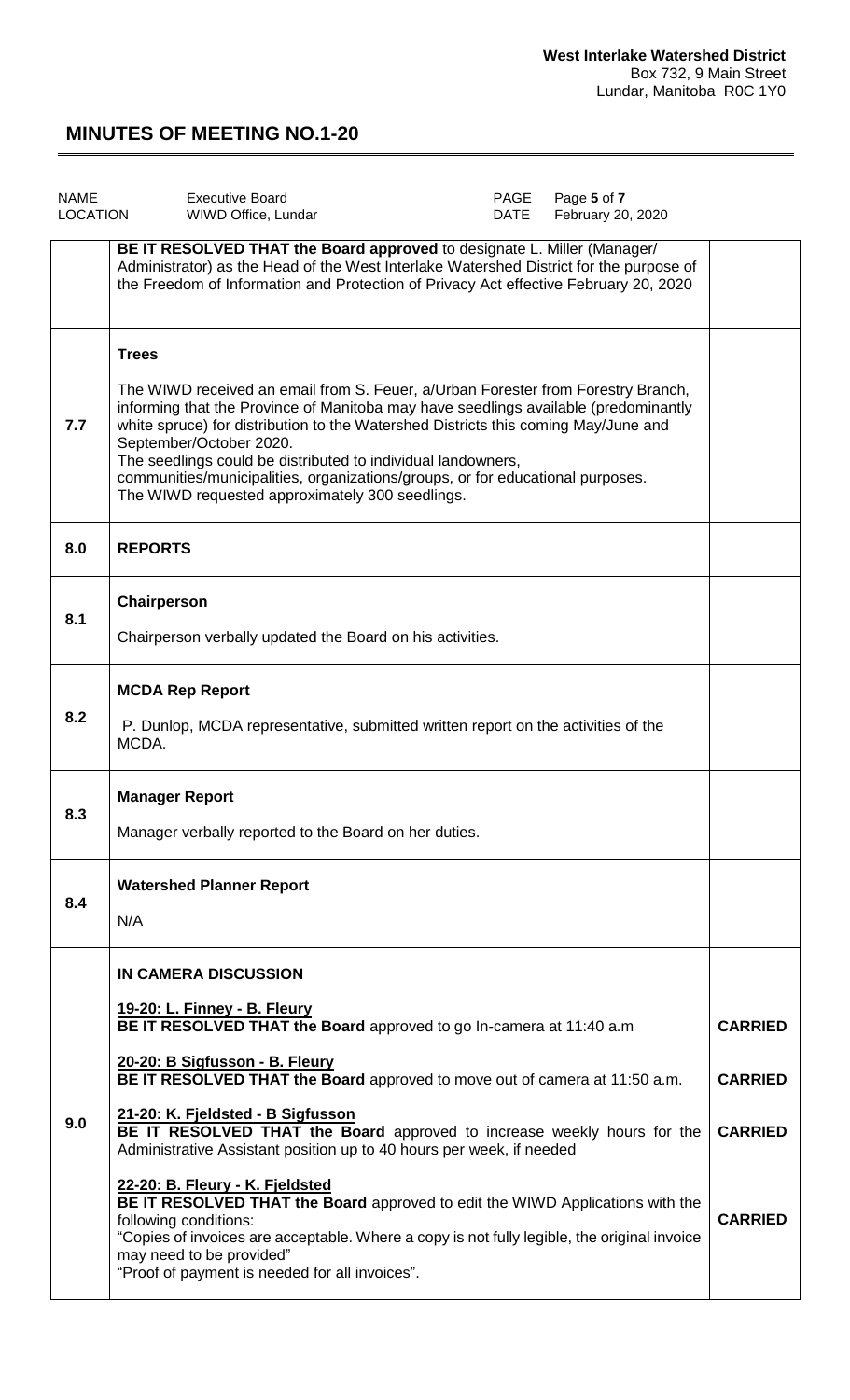| <b>NAME</b><br>LOCATION | Page 6 of 7<br><b>Executive Board</b><br>PAGE<br>February 20, 2020<br>WIWD Office, Lundar<br>DATE                                                                                                                                                                                                                                                                                                                                                                                                                                                                                                                                                                                                                                                                                                                                                                                                                                                                                                                                                                                                                                                                                                                                                                                                                                                                                                                                                                                                                                                                                                         |  |
|-------------------------|-----------------------------------------------------------------------------------------------------------------------------------------------------------------------------------------------------------------------------------------------------------------------------------------------------------------------------------------------------------------------------------------------------------------------------------------------------------------------------------------------------------------------------------------------------------------------------------------------------------------------------------------------------------------------------------------------------------------------------------------------------------------------------------------------------------------------------------------------------------------------------------------------------------------------------------------------------------------------------------------------------------------------------------------------------------------------------------------------------------------------------------------------------------------------------------------------------------------------------------------------------------------------------------------------------------------------------------------------------------------------------------------------------------------------------------------------------------------------------------------------------------------------------------------------------------------------------------------------------------|--|
| 10.0                    | <b>CORRESPONDENCE</b><br>$\triangleright$ PDF copies of the Environmental Farm Plan (EFP) statistics that were presented<br>at the Manitoba Watersheds Conference on December 4th, 2020<br>Information provided during Prairie Land and Water Management Strategy<br>➤<br>Workshop;<br>Email from S. Goertzen regarding possibility to set up a one-day workshop on<br>➤<br>watershed planning with First Nations. The Board members considered to<br>attend;<br>Information with regard to the Manitoba Sustainable Energy Association<br>➤<br>(ManSEA) Conference, on April 8, 2020 in Morden;<br>Infrastructure Watershed Districts Call for New Funding Formula to Fulfill their<br>$\blacktriangleright$<br>Mandate;<br>► Subscription offer for the Canadian Cattlemen, the Beef Magazine. The Board<br>decided to subscribe for the upcoming year;<br>Invitation to the Annual Banquet by Inter-Mountain Watershed District, on March<br>$\blacktriangleright$<br>20, 2020 at the Grandview Hall;<br>Information pertaining upcoming Managers Meeting in Hecla; L. Miller is unable<br>➤<br>to attend;<br>$\triangleright$ Subdivision Application 4206-20-7913. The Board has no comments;<br>Information pertaining to upcoming GROW workshop, on March 12, 2020 in<br>➤<br>Brandon;<br>Information pertaining updated process to request Engineering Support from the<br>➤<br>Province;<br>Information regarding first meeting of the Watershed Districts Committee;<br>➤<br>Information pertaining Watershed District Tour on June 25, 2020 held by East<br>➤<br>Interlake Watershed District; |  |
| 11.0                    | <b>NEXT MEETING:</b><br>March 19, 2020<br>9.NO A M<br><b>WIWD Office, Lundar</b>                                                                                                                                                                                                                                                                                                                                                                                                                                                                                                                                                                                                                                                                                                                                                                                                                                                                                                                                                                                                                                                                                                                                                                                                                                                                                                                                                                                                                                                                                                                          |  |
| 12.0                    | <b>ADJOURNMENT</b><br>23-20: B. Fleury - K. Fjeldsted<br>BE IT RESOLVED THAT we adjourn at 2:35 p.m.                                                                                                                                                                                                                                                                                                                                                                                                                                                                                                                                                                                                                                                                                                                                                                                                                                                                                                                                                                                                                                                                                                                                                                                                                                                                                                                                                                                                                                                                                                      |  |
|                         | These minutes are the writer's best interpretation of discussions held during the<br>meeting. Please inform the writer of any noteworthy omissions or errors                                                                                                                                                                                                                                                                                                                                                                                                                                                                                                                                                                                                                                                                                                                                                                                                                                                                                                                                                                                                                                                                                                                                                                                                                                                                                                                                                                                                                                              |  |
|                         | <b>Neil Brandstrom, Chairperson</b><br><b>WIWD</b>                                                                                                                                                                                                                                                                                                                                                                                                                                                                                                                                                                                                                                                                                                                                                                                                                                                                                                                                                                                                                                                                                                                                                                                                                                                                                                                                                                                                                                                                                                                                                        |  |